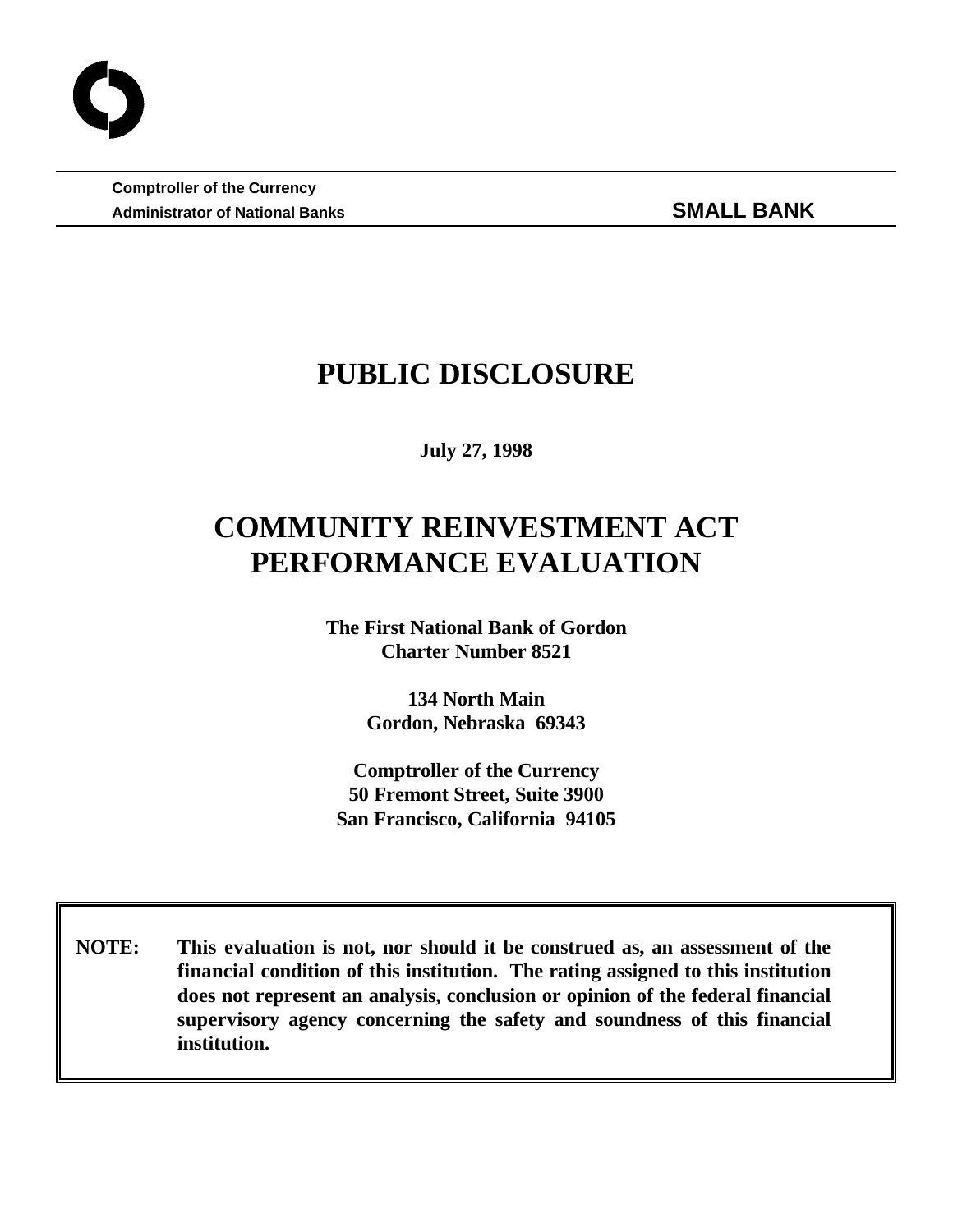## **GENERAL INFORMATION**

The Community Reinvestment Act (CRA) requires each federal financial supervisory agency to use its authority when examining financial institutions subject to its supervision, to assess the institution's record of meeting the credit needs of its entire community, including low- and moderate-income neighborhoods, consistent with safe and sound operation of the institution. Upon conclusion of such examination, the agency must prepare a written evaluation of the institution's record of meeting the credit needs of its community.

This document is an evaluation of the Community Reinvestment Act (CRA) performance of **The First National Bank of Gordon, Gordon, Nebraska,** prepared by the **Office of the Comptroller of the Currency**, the institution's supervisory agency, as of July 27, 1998. The agency rates the CRA performance of an institution consistent with the provisions set forth in Appendix A to 12 CFR Part 25.

## **INSTITUTION'S CRA RATING:** This institution is rated **"Outstanding."**

The First National bank of Gordon's lending performance reflects exemplary responsiveness to the credit needs of the community. The loan-to-deposit ratio is reasonable compared to other banks in the assessment area. A substantial majority of loans and related lending activities originate in the bank's assessment area. In addition, the distribution of loans reflects excellent penetration to individuals of different income levels and businesses of different sizes.

## **DESCRIPTION OF INSTITUTION:**

The First National Bank of Gordon is a \$78 million community bank located in Gordon, Nebraska. The bank has one office and one off-premises ATM at a local convenience store. Gordon has a population of approximately 1,800 and is within 15 miles of the South Dakota border. The border is also the southern boundary of the Pine Ridge Indian Reservation.

The bank's primary business focus is commercial, agricultural, and consumer lending. As of March 31, 1998, agricultural loans represent 71% of total loans. The remainder of the portfolio is comprised of commercial loans (11%), loans to individuals (7%), and other loans (11%). Loans and letters of credit represent 63% of the bank's total assets.

The bank is owned by Islam Management Company, a one-bank holding company. There are no financial or legal impediments that affect the bank's ability to meet the credit needs of the assessment area.

We performed the prior CRA Examination as of December 6, 1996. The bank received a "Satisfactory Record of Meeting Community Credit Needs."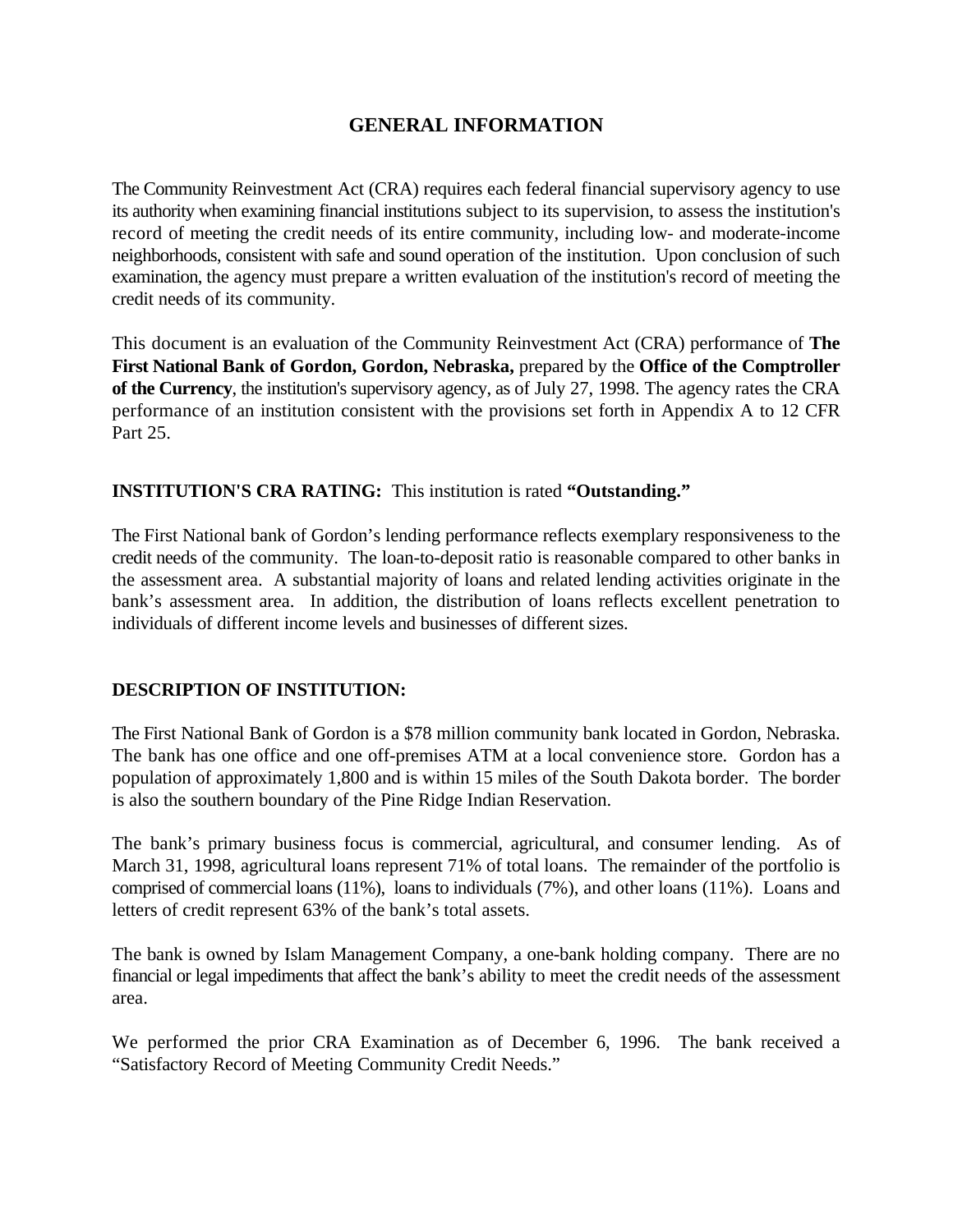## **DESCRIPTION OF ASSESSMENT AREAS:**

The bank has designated two assessment areas. One is in Nebraska and the other is in South Dakota. The assessment areas are contiguous but divided by the state border. The assessment areas meet the requirements of the regulation and do not arbitrarily exclude low- or moderate-income geographies.

The assessment areas are dependent upon agriculture. Crops grown in the area are corn, wheat, beans, and hay. The cattle market is also a significant contributor to the local economy. However, the low cattle prices have negatively impacted the economy. Tourism and the Pine Ridge Indian Reservation are also important to the local economies. Major employers include local, city, and county governments; local school systems; and the Oglala Sioux Tribe.

The First National Bank of Gordon is one of two banks in the town of Gordon. Three other financial institutions compete for business in the bank's assessment areas and have offices in the towns of Rushville, Hay Springs, Merriman, and Valentine in Nebraska and Martin in South Dakota.

#### **Description of the Nebraska Assessment Area**

The Nebraska assessment area has four block numbering areas (BNAs). As shown in the following table, one is moderate income and three are middle income. Based on the 1990 census, the population was 13,057. The updated median family income for this area is \$39,300.

| <b>ASSESSMENT AREA PROFILE</b><br>SHERIDAN AND CHERRY COUNTIES IN NEBRASKA |       |                  |             |                             |                           |                            |
|----------------------------------------------------------------------------|-------|------------------|-------------|-----------------------------|---------------------------|----------------------------|
| Demographic<br><b>Characteristics</b>                                      | #     | \$               | Low<br>% of | <b>Moderate</b><br>$%$ of # | <b>Middle</b><br>$%$ of # | <b>Upper</b><br>$%$ of $#$ |
| Median Income (\$)                                                         |       | 39,300<br>(1997) |             |                             |                           |                            |
| <b>Block Numbering Areas</b>                                               | 4     |                  | 0%          | 25%                         | 75%                       | 0%                         |
| <b>Unemployment Rate</b><br>April 1998                                     | 1.5%  |                  |             |                             |                           |                            |
| Owner-Occupied Housing (#)                                                 | 6,234 |                  | 0%          | 10%                         | 90%                       | 0%                         |
| Median Housing Value (\$)                                                  |       | 28,621<br>(1990) |             |                             |                           |                            |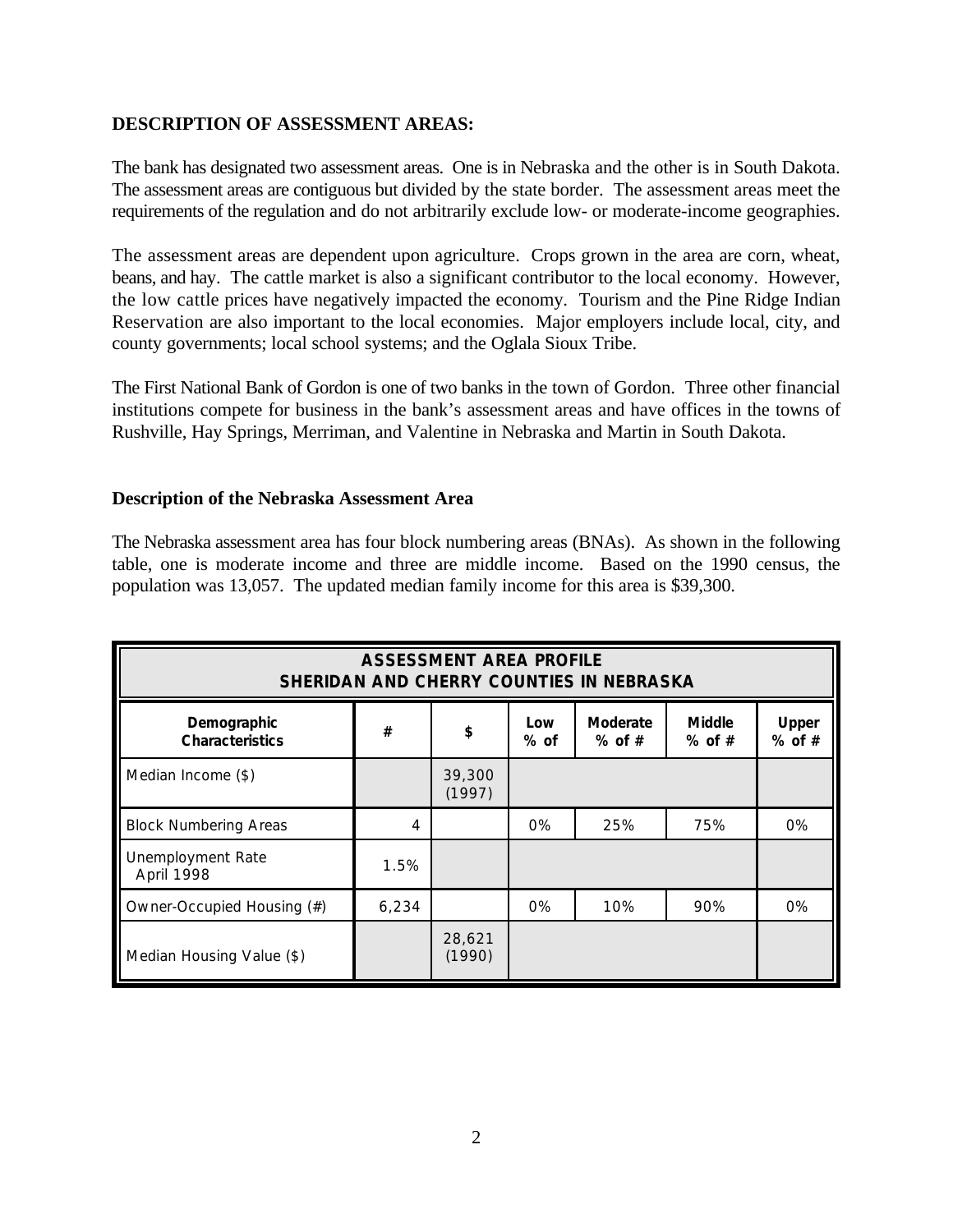The demographic makeup of the families in the assessment area is detailed in the following table.

| FAMILIES IN THE NEBRASKA ASSESSMENT AREA BY INCOME LEVEL                   |       |     |  |  |
|----------------------------------------------------------------------------|-------|-----|--|--|
| <b>Number</b><br>Income Classification and Percent of Median Family Income |       |     |  |  |
| $(0 - 50\%)$<br>Low Income                                                 | 844   | 23  |  |  |
| Moderate Income (50 - 80%)                                                 | 850   | 24  |  |  |
| Middle Income<br>$(80 - 120%)$                                             | 796   | 22  |  |  |
| $(> 120\%)$<br>Upper Income                                                | 1,113 | 31  |  |  |
| Total                                                                      | 3,603 | 100 |  |  |

 $>$  = Greater than.

## **Description of the South Dakota Assessment Area**

The South Dakota assessment area has five BNAs. As shown in the following table, two are low income, two are moderate income, and one is middle income. This assessment area includes all of the Pine Ridge Indian Reservation. Based on the 1990 census, the population of the assessment area was 15,919. The updated median family income for this area is \$36,800.

| <b>ASSESSMENT AREA PROFILE</b><br>BENNET, JACKSON, AND SHANNON COUNTIES IN SOUTH DAKOTA |       |                  |               |                        |                           |                            |
|-----------------------------------------------------------------------------------------|-------|------------------|---------------|------------------------|---------------------------|----------------------------|
| Demographic<br><b>Characteristics</b>                                                   | #     | \$               | Low<br>$%$ of | Moderate<br>$%$ of $#$ | <b>Middle</b><br>$%$ of # | <b>Upper</b><br>$%$ of $#$ |
| Median Income (\$)                                                                      |       | 36,800<br>(1997) |               |                        |                           |                            |
| <b>Block Numbering Areas</b>                                                            | 5     |                  | 40%           | 40%                    | 20%                       | $0\%$                      |
| Unemployment Rate<br>April 1998                                                         | 6.6%  |                  |               |                        |                           |                            |
| Owner-Occupied Housing (#)                                                              | 5,138 |                  | 44%           | 38%                    | 18%                       | $0\%$                      |
| Median Housing Value (\$)                                                               |       | 19,745<br>(1990) |               |                        |                           |                            |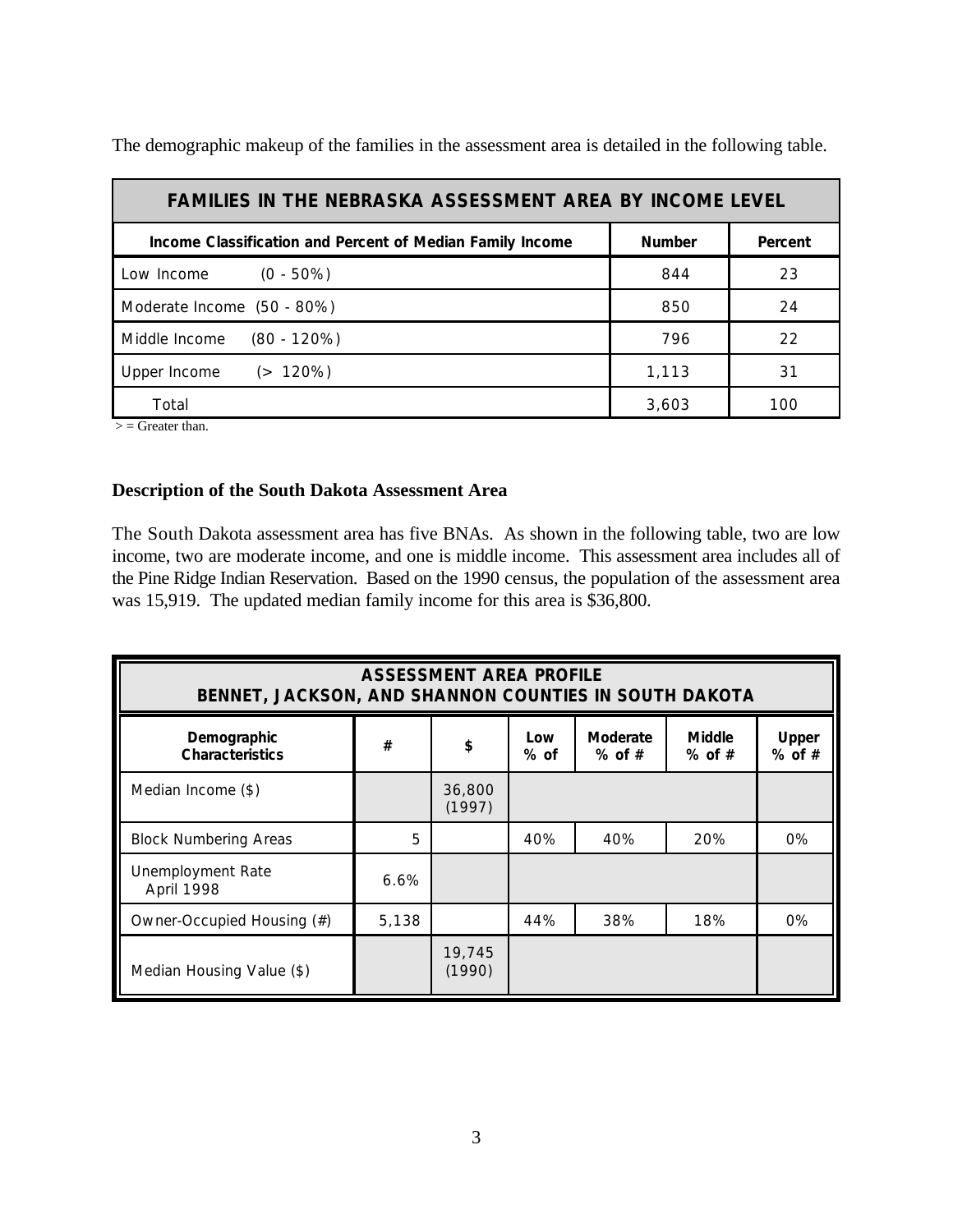The demographic makeup of the families in the assessment area is detailed in the following table.

| <b>FAMILIES IN THE SOUTH DAKOTA ASSESSMENT AREA BY INCOME LEVEL</b> |               |         |  |  |  |
|---------------------------------------------------------------------|---------------|---------|--|--|--|
| Income Classification and Percent of Median Family Income           | <b>Number</b> | Percent |  |  |  |
| $(0 - 50\%)$<br>Low Income                                          | 1,466         | 44      |  |  |  |
| Moderate Income (50 - 80%)                                          | 635           | 19      |  |  |  |
| Middle Income<br>$(80 - 120%)$                                      | 566           | 17      |  |  |  |
| $(> 120\%)$<br>Upper Income                                         | 658           | 20      |  |  |  |
| Total                                                               | 3,325         | 100     |  |  |  |

 $\geq$  = Greater than.

## **CONCLUSIONS WITH RESPECT TO PERFORMANCE CRITERIA**:

#### **Loan-to-Deposit Ratio**

The First National Bank of Gordon's loan-to-deposit ratio is reasonable. From June 30, 1996, through March 31, 1998, the bank's quarterly loan-to-deposit ratio averaged 73%. The ratio is above the average of 23 similarly situated banks. The average loan-to-deposit ratios for eight quarters ending March 31, 1998, for the 23 comparable banks in Nebraska is 63%.

#### **Lending in Assessment Area**

The bank originates a substantial majority of loans within its assessment area. For loans originated in 1997 and through June 30, 1998, the bank originated 8,106 real estate, agriculture, commercial and consumer loans. The following table compares total number of loans by type originated by the bank compared to the total number of loans originated in the assessment area.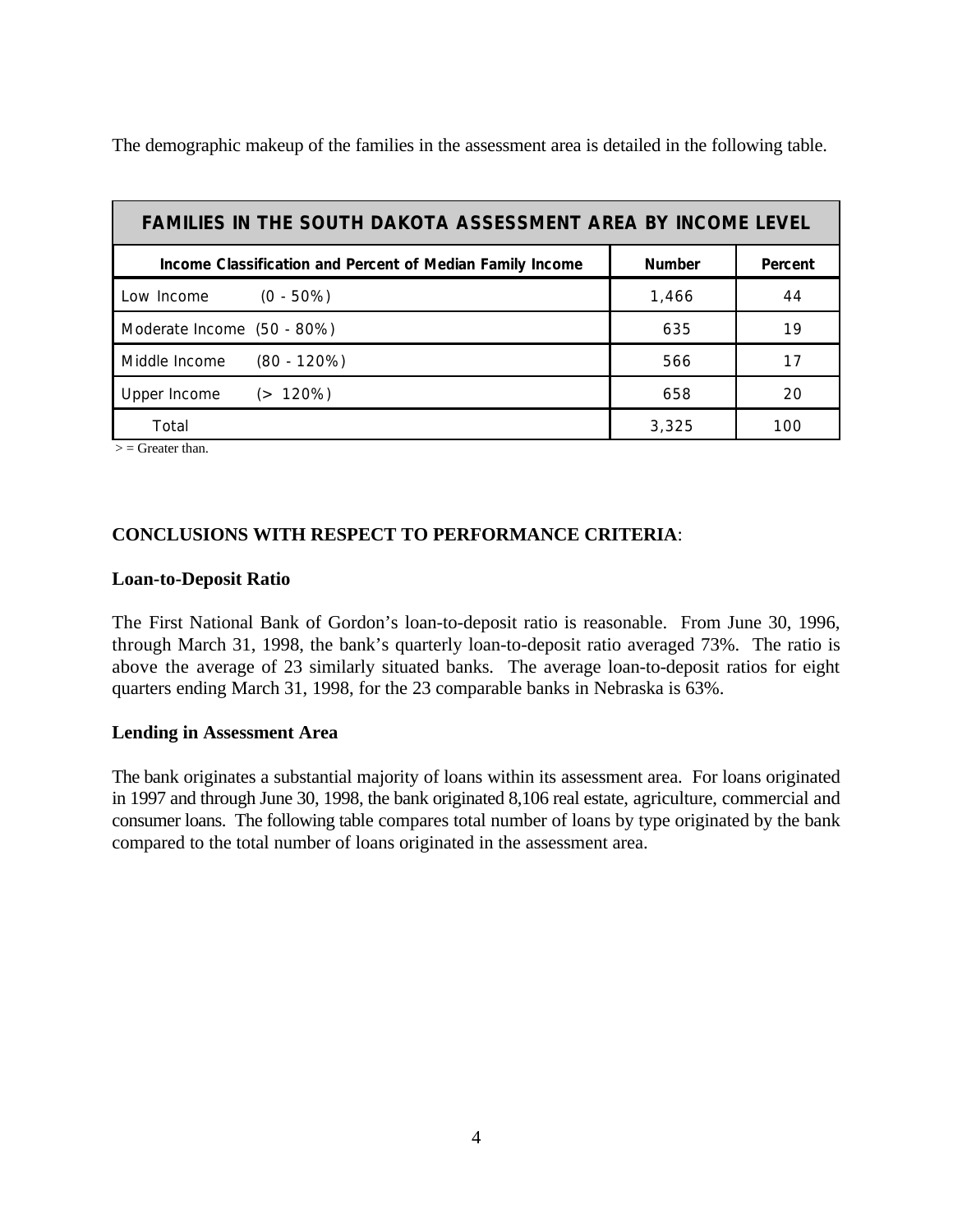| PERCENTAGE OF LOANS ORIGINATED WITHIN ASSESSMENT AREAS (AAs) |                           |                                                   |            |  |  |
|--------------------------------------------------------------|---------------------------|---------------------------------------------------|------------|--|--|
| Loan Type                                                    | <b>By Number</b><br>in AA | <b>By Number</b><br><b>Total Loans Originated</b> | Percentage |  |  |
| <b>Real Estate</b>                                           | 66                        | 74                                                | 89         |  |  |
| Agriculture                                                  | 1,832                     | 2,122                                             | 86         |  |  |
| Commercial                                                   | 745                       | 817                                               | 91         |  |  |
| Consumer                                                     | 4,876                     | 5,093                                             | 96         |  |  |
| Total % of Loans Within AA                                   | 7,519                     | 8,106                                             | 93         |  |  |

#### **Geographic Distribution of Loans within the Assessment Area**

The bank's lending patterns show a good distribution among low- and moderate-income geographies. We reviewed the distribution of all 1997 loan originations and found that 64% of the loans were made to customers in low- or moderate-income BNAs. This distribution is also favorable to area demographics. Approximately 56% of the area population resides in low- or moderate- income BNAs and five of the nine BNAs comprising the assessment areas are low- or moderate- income BNAs. The geographic distribution of 1997 loans is summarized in the following table.

| <b>GEOGRAPHIC DISTRIBUTION OF 1997 LOAN ORIGINATIONS</b> |                                             |                                            |                                             |  |  |
|----------------------------------------------------------|---------------------------------------------|--------------------------------------------|---------------------------------------------|--|--|
| <b>BNA Designation*</b>                                  | Percentage of Population<br><b>Residing</b> | Number of 1997 Loan<br><b>Originations</b> | Percent of 1997 Loan<br><b>Originations</b> |  |  |
| Low Income                                               | 34                                          | 2,825                                      | 55                                          |  |  |
| Moderate Income                                          | 22                                          | 487                                        | 9                                           |  |  |
| Middle Income                                            | 44                                          | 1,858                                      | 36                                          |  |  |
| Upper Income                                             | Ω                                           |                                            |                                             |  |  |
| <b>Totals</b>                                            | 100                                         | 5,170                                      | 100                                         |  |  |

\*Based on demographic data from the 1990 U.S. Census.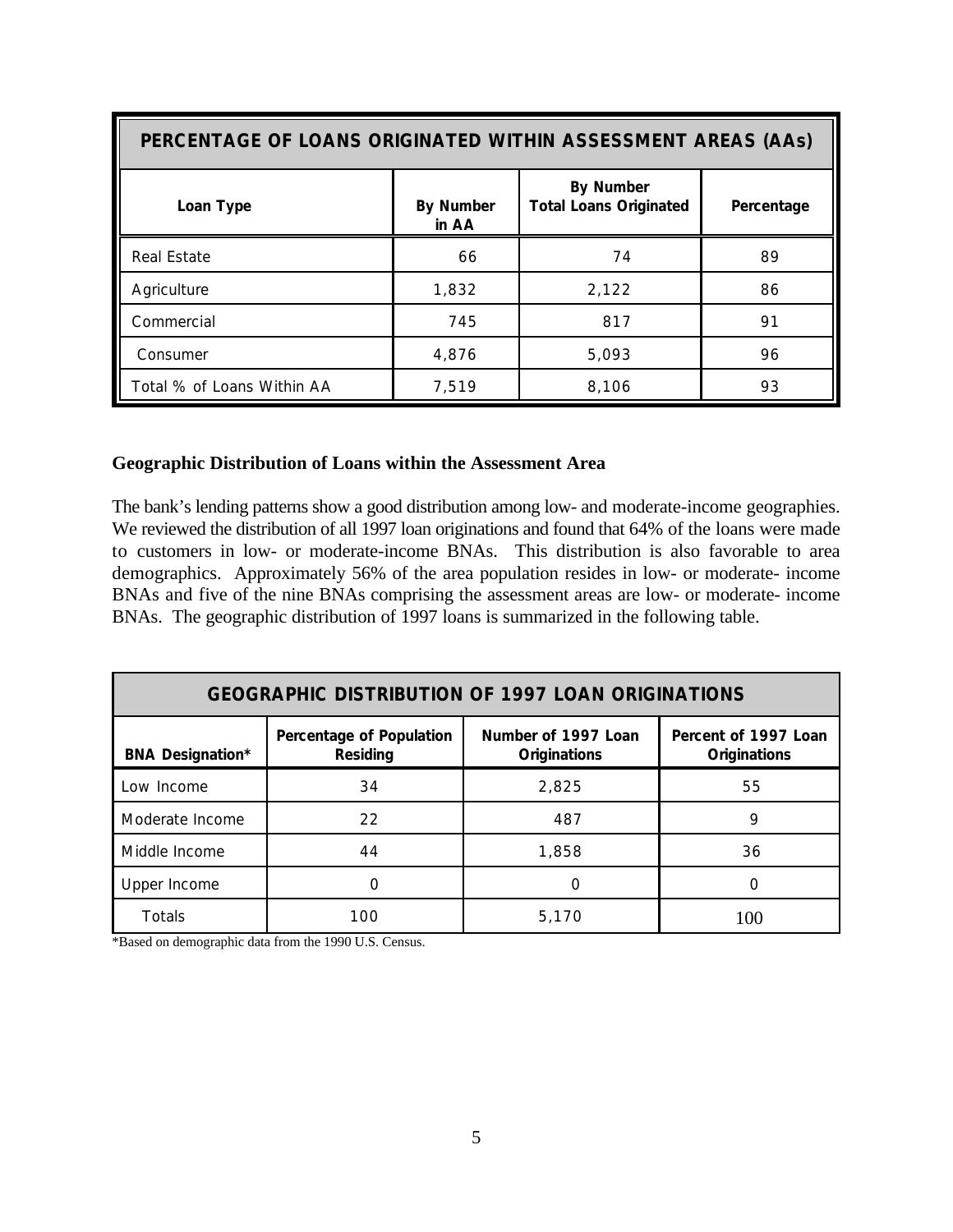## **Lending to Borrowers of Different Incomes and Businesses of Different Sizes**

The First National Bank of Gordon's lending patterns show a good distribution of loans among farms, businesses, and individuals of different income levels. Loan originations are well distributed among the four income levels and show a strong emphasis among low- and moderate-income borrowers.

| LENDING TO BORROWERS OF DIFFERENT INCOME LEVELS |                                    |                                     |                                                                |  |  |
|-------------------------------------------------|------------------------------------|-------------------------------------|----------------------------------------------------------------|--|--|
| Income Designation of<br>the Borrower           | <b>Number of Consumer</b><br>Loans | <b>Percent of Consumer</b><br>Loans | <b>Percent of Families in</b><br>the<br><b>Assessment Area</b> |  |  |
| Low                                             | 36                                 | 60                                  | 33                                                             |  |  |
| Moderate                                        | 11                                 | 18                                  | 21                                                             |  |  |
| Middle                                          | 9                                  | 15                                  | 20                                                             |  |  |
| Upper                                           | 3                                  | 5                                   | 26                                                             |  |  |
| Income Not Available                            |                                    | $\mathfrak{D}$                      | <b>NA</b>                                                      |  |  |
| Total                                           | 60                                 | 35                                  | 100                                                            |  |  |

Data based on our consumer loan sample of unsecured personal loans and auto loans.

#### **Loans to Businesses and Farms of Different Sizes**

The bank does a good job of meeting the small business and farm credit needs of its community. Ninety-nine percent of commercial and agricultural loans extended between January 1, 1998, and June 30, 1998, were made to businesses and farms meeting the definition of small business. The bank was recognized by the Small Business Administration (SBA) on July 10, 1998, as one of the banks most friendly to small businesses among Nebraska banks. The study examined each Nebraska bank's small business loan portfolio, not only those with SBA guarantees. It considered each bank's total assets, and its total small business loans. The First National Bank of Gordon has a portfolio of more than 340 small business loans.